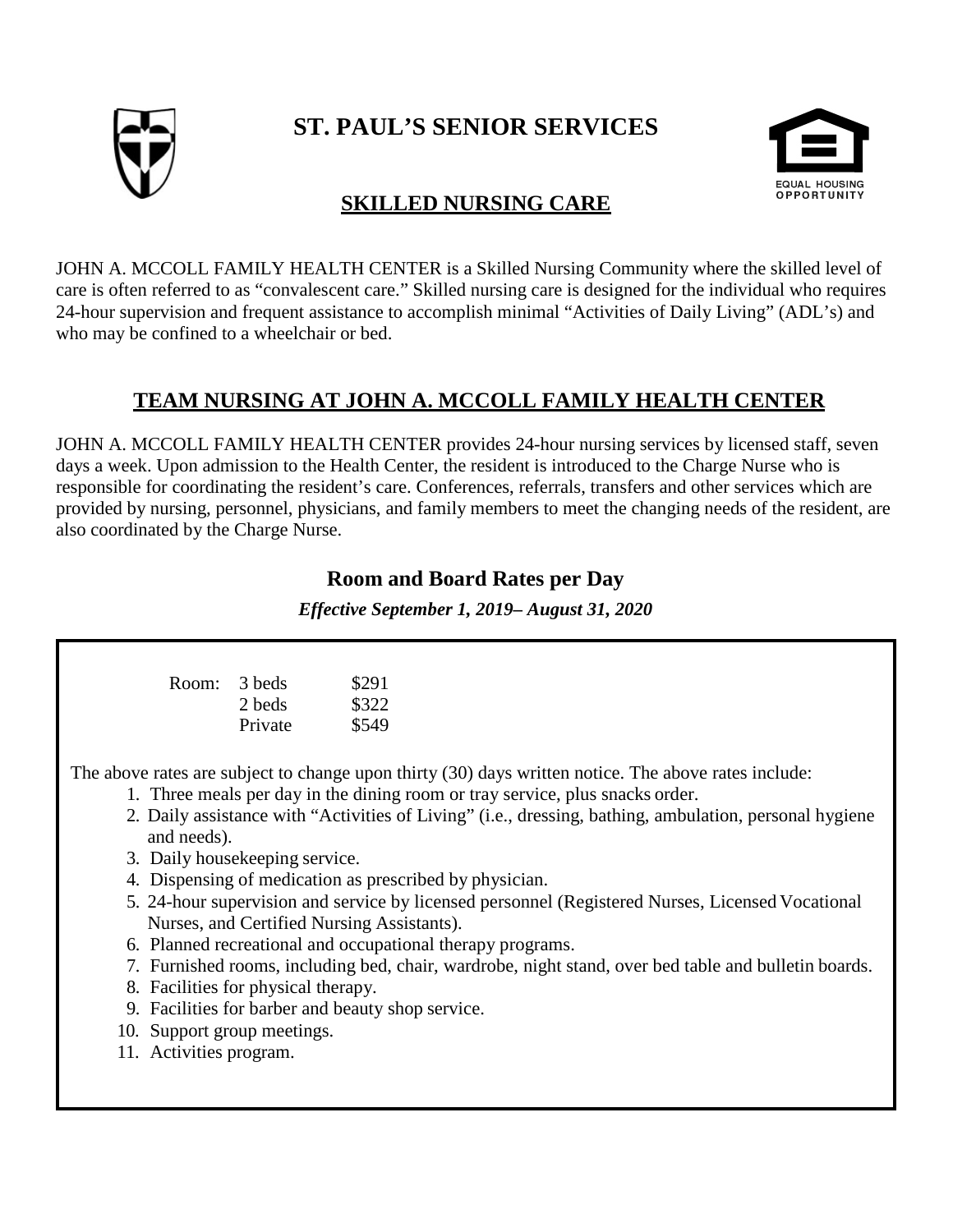

**John A McColl Family Health Center** Skilled Nursing 235 Nutmeg Street San Diego, CA 92103 Ph: (619) 239-8687 Fax: (619) 677-3895 Lic.  $\# 080000181$ 

### **APPLICATION FOR RESIDENCY**

| $\begin{minipage}{.4\linewidth} \textbf{DATE OF BIRTH}\textcolor{red}{_\textbf{L}} \textbf{AGE}\textcolor{red}{_\textbf{L}} \begin{minipage}{.4\linewidth} \textbf{AGE}\textcolor{red}{_\textbf{L}} \end{minipage} \begin{minipage}{.4\linewidth} \begin{minipage}{.4\linewidth} \textbf{DATE OF BIRTH}\textcolor{red}{_\textbf{L}} \end{minipage} \begin{minipage}{.4\linewidth} \begin{minipage}{.4\linewidth} \textbf{AGE}\textcolor{red}{_\textbf{L}} \end{minipage} \begin{minipage}{.4\linewidth} \begin{minipage}{.4\linewidth} \textbf{AG$ |  |  |
|----------------------------------------------------------------------------------------------------------------------------------------------------------------------------------------------------------------------------------------------------------------------------------------------------------------------------------------------------------------------------------------------------------------------------------------------------------------------------------------------------------------------------------------------------|--|--|
|                                                                                                                                                                                                                                                                                                                                                                                                                                                                                                                                                    |  |  |
| $CITY$ $ST$ $ZIP$                                                                                                                                                                                                                                                                                                                                                                                                                                                                                                                                  |  |  |
| MARITAL STATUS: $\Box$ Married $\Box$ Widowed $\Box$ Divorced $\Box$ Single                                                                                                                                                                                                                                                                                                                                                                                                                                                                        |  |  |
|                                                                                                                                                                                                                                                                                                                                                                                                                                                                                                                                                    |  |  |
|                                                                                                                                                                                                                                                                                                                                                                                                                                                                                                                                                    |  |  |
|                                                                                                                                                                                                                                                                                                                                                                                                                                                                                                                                                    |  |  |
|                                                                                                                                                                                                                                                                                                                                                                                                                                                                                                                                                    |  |  |
|                                                                                                                                                                                                                                                                                                                                                                                                                                                                                                                                                    |  |  |
| $\textbf{MOTHER'S MAIDEN NAME} \begin{minipage}{1.5\textwidth} \centering \begin{tabular}{ c c c c } \hline \textbf{MOTHER'S MAIDEN NAME} \end{tabular} \end{minipage} \end{minipage}$                                                                                                                                                                                                                                                                                                                                                             |  |  |
|                                                                                                                                                                                                                                                                                                                                                                                                                                                                                                                                                    |  |  |
|                                                                                                                                                                                                                                                                                                                                                                                                                                                                                                                                                    |  |  |
|                                                                                                                                                                                                                                                                                                                                                                                                                                                                                                                                                    |  |  |

| NAME OF FACILITIY ADMITTED FROM         |                    |                    |  |
|-----------------------------------------|--------------------|--------------------|--|
| DATE OF ADMISSION                       |                    |                    |  |
| REQUEST ADMISSION BY THE FOLLOWING DATE |                    |                    |  |
| PRIVATE PAY ACCOMMODATIONS: □ Private   | $\Box$ Double room | $\int$ Triple room |  |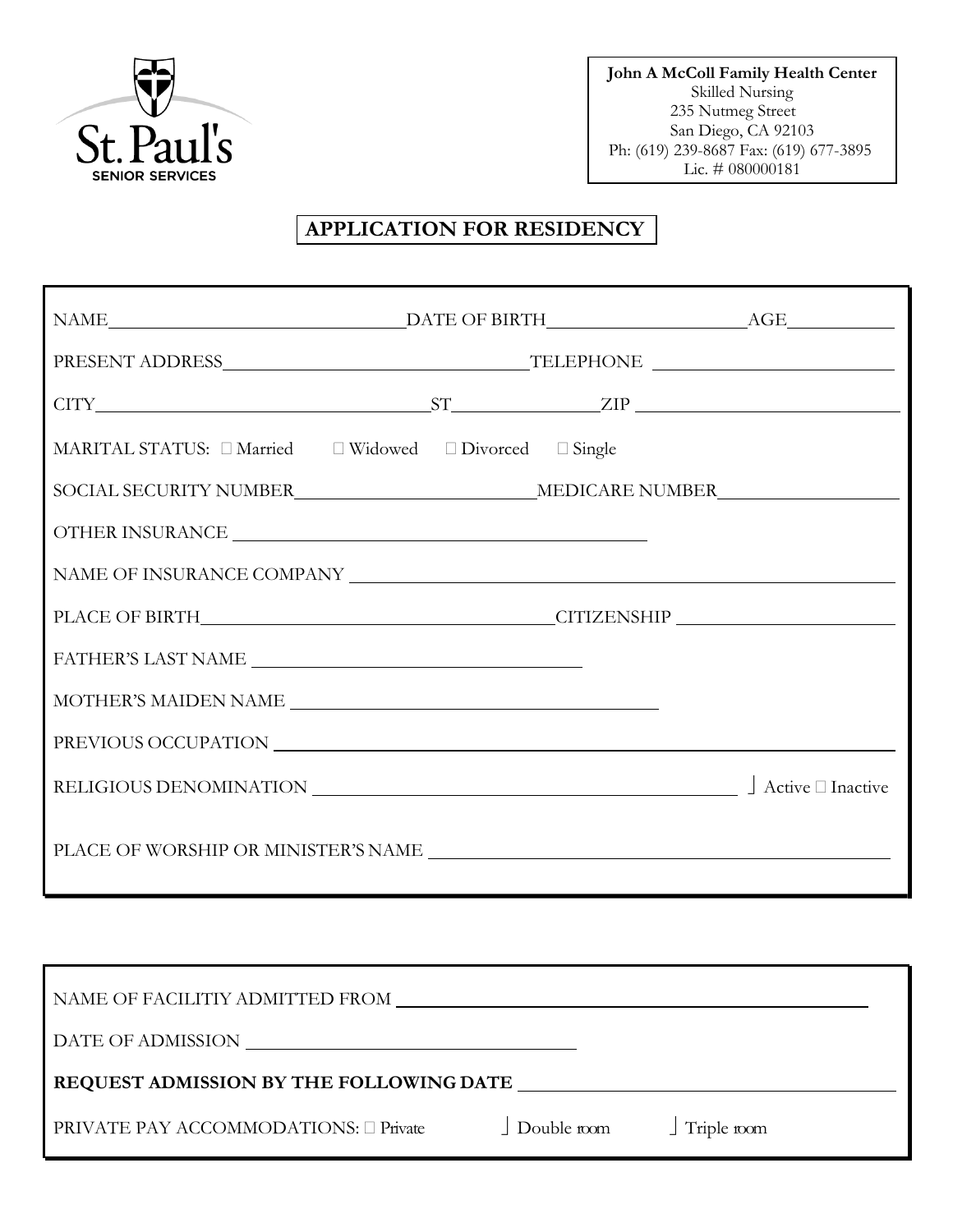| NAME(S) AND COMPLETE ADDRESS OF ATTENDING PHYSICIAN |  |  |                                                                             |
|-----------------------------------------------------|--|--|-----------------------------------------------------------------------------|
|                                                     |  |  |                                                                             |
|                                                     |  |  |                                                                             |
|                                                     |  |  |                                                                             |
|                                                     |  |  |                                                                             |
|                                                     |  |  |                                                                             |
|                                                     |  |  | TELEPHONE ADDRESS<br>$ST$ $ZIP$ $ZIP$<br>PHYSICIAN TELEPHONE<br>CITY ST ZIP |

| <b>DENTIST</b> |      | TELEPHONE | <b>ADDRESS</b> |
|----------------|------|-----------|----------------|
|                | ∩TTY |           | ZIP            |
| PHARMACY       |      | TELEPHONE |                |
| ADDRESS        | CITY |           | ZIP            |

| HOW DID YOU FIRST LEARN OF THE JOHN A. MCCOLL FAMILY HEALTH CENTER? |  |  |  |
|---------------------------------------------------------------------|--|--|--|
|                                                                     |  |  |  |
| <b>Yellow Pages</b>                                                 |  |  |  |
| Church Church Name:                                                 |  |  |  |
| Church Address:                                                     |  |  |  |
|                                                                     |  |  |  |
|                                                                     |  |  |  |
| Open House (Date): ________________                                 |  |  |  |
|                                                                     |  |  |  |
| Current Resident:                                                   |  |  |  |
|                                                                     |  |  |  |
|                                                                     |  |  |  |
|                                                                     |  |  |  |
|                                                                     |  |  |  |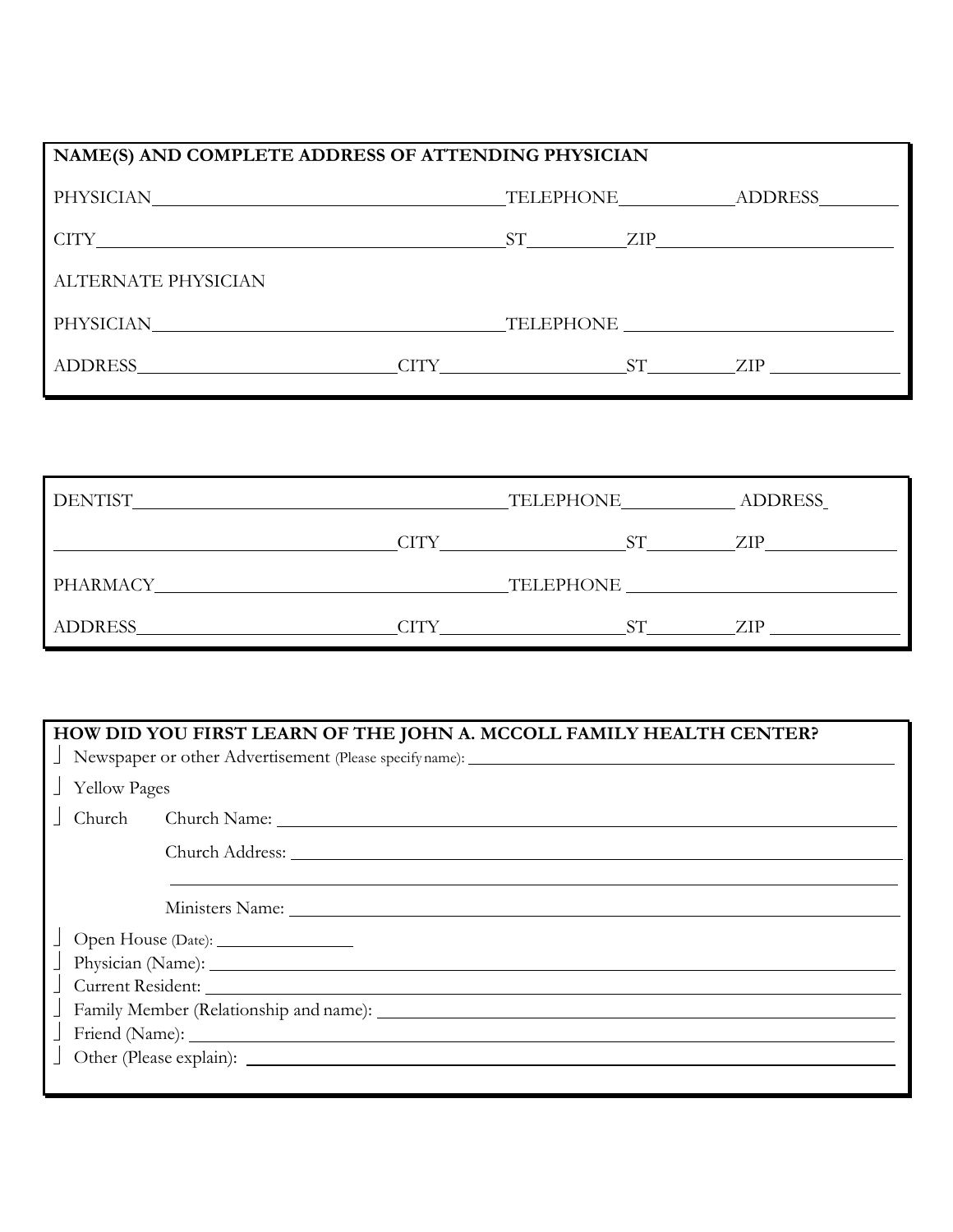| LEGAL/RESPONSIBLE (GUARANTOR) PERSON     |  |                                                                                                                                                                                                            |  |
|------------------------------------------|--|------------------------------------------------------------------------------------------------------------------------------------------------------------------------------------------------------------|--|
|                                          |  | $\begin{minipage}{.4\linewidth} \begin{tabular}{l} \bf{NAME} \end{tabular} \end{minipage} \begin{minipage}{.4\linewidth} \begin{tabular}{l} \bf{RELATIONSHIP} \end{tabular} \end{minipage} \end{minipage}$ |  |
|                                          |  |                                                                                                                                                                                                            |  |
|                                          |  | $CITY/ST$ $ZIP$ $HOME PHONE$ $MSE$                                                                                                                                                                         |  |
|                                          |  |                                                                                                                                                                                                            |  |
| PERSON(S) TO NOTIFY IN CASE OF EMERGENCY |  |                                                                                                                                                                                                            |  |
|                                          |  | $\begin{minipage}{.4\linewidth} \begin{tabular}{l} \bf{NAME} \end{tabular} \end{minipage} \begin{minipage}{.4\linewidth} \begin{tabular}{l} \bf{RELATIONSHIP} \end{tabular} \end{minipage}$                |  |
|                                          |  |                                                                                                                                                                                                            |  |
|                                          |  |                                                                                                                                                                                                            |  |
|                                          |  |                                                                                                                                                                                                            |  |
|                                          |  | $\begin{minipage}{.4\linewidth} \begin{tabular}{l} \bf{NAME}\end{tabular} \end{minipage} \begin{minipage}{.4\linewidth} \begin{tabular}{l} \bf{RELATIONSHIP}\end{tabular} \end{minipage} \end{minipage}$   |  |
|                                          |  |                                                                                                                                                                                                            |  |
|                                          |  |                                                                                                                                                                                                            |  |
|                                          |  |                                                                                                                                                                                                            |  |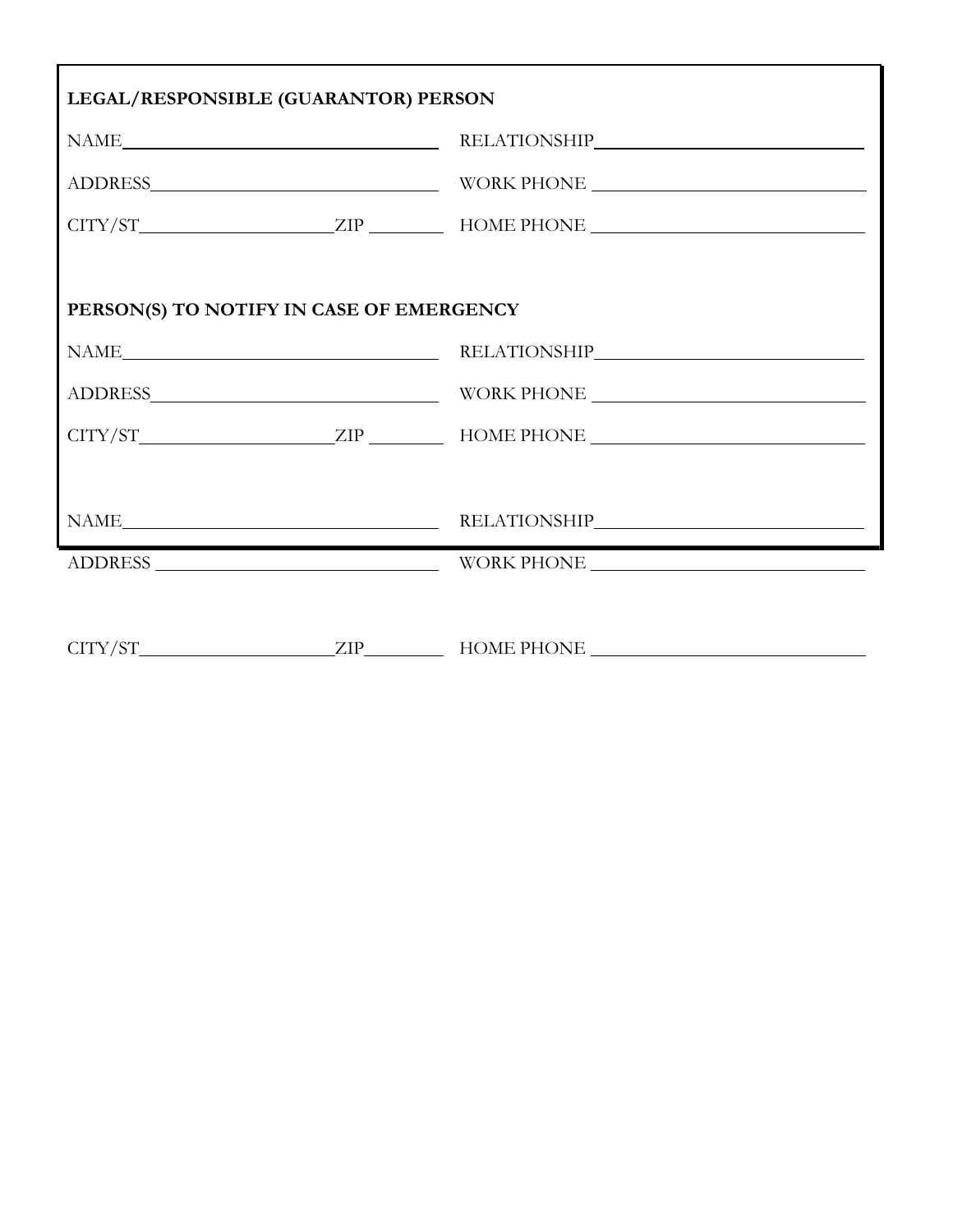## **BILLING DATA**

Please check the following services desired. A charge will be added to your monthly bill. Laundry and incontinence fees are not optional.

|                                                                              |  | Yes | No          |  |
|------------------------------------------------------------------------------|--|-----|-------------|--|
| Wheelchair rental                                                            |  |     |             |  |
| Geriatric chair rental                                                       |  |     |             |  |
| Trust account                                                                |  |     |             |  |
| <b>Beauty Shop</b>                                                           |  |     |             |  |
| Billed to you directly                                                       |  |     |             |  |
| There is a minimum two week charge for equipment rentals.<br><b>BILL TO:</b> |  |     |             |  |
|                                                                              |  |     |             |  |
| <b>ADDRESS</b> ADDRESS                                                       |  |     | CITY ST ZIP |  |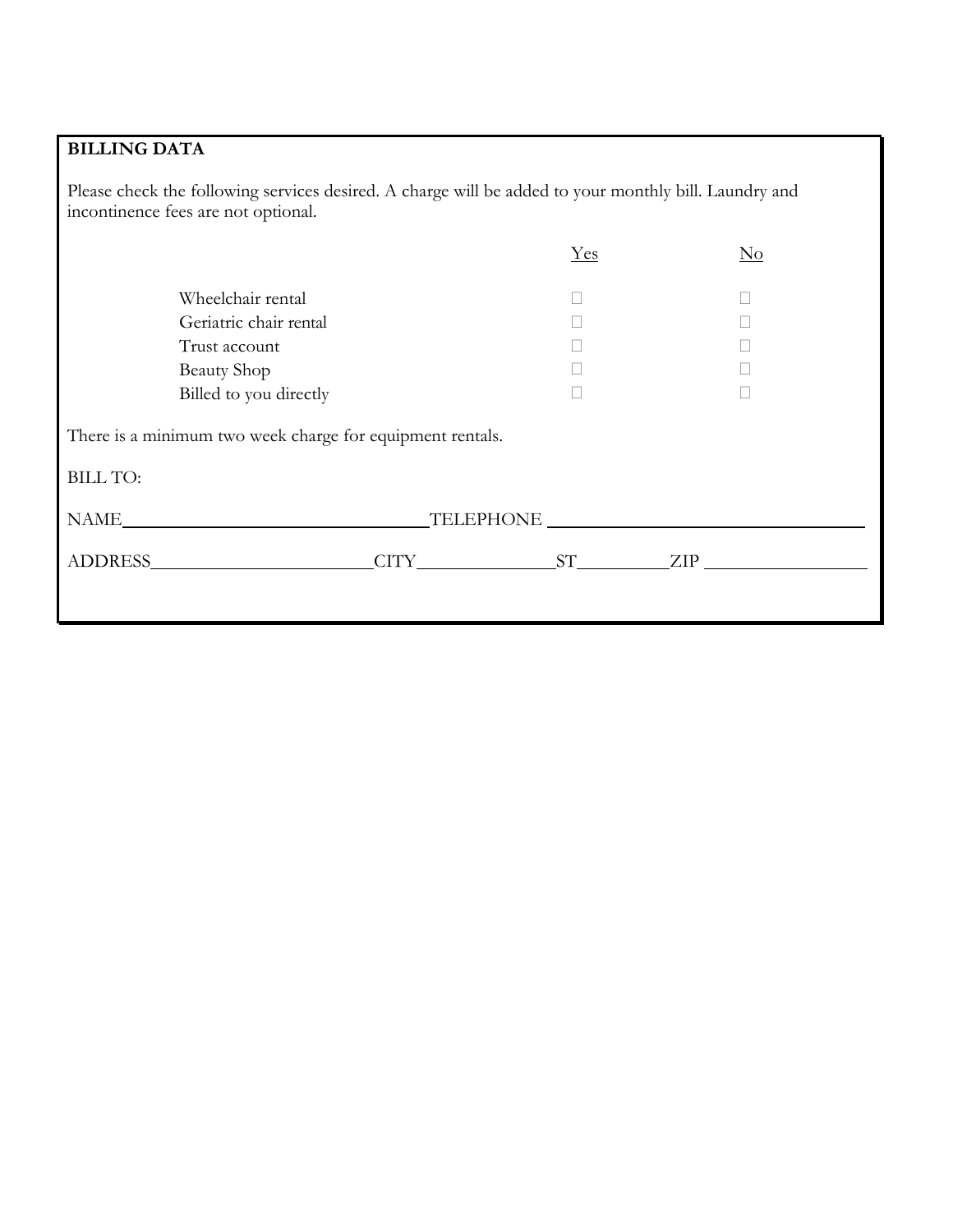|          | <b>INTERMENT PLANS</b>                                                                                                                    |                   |                                  |  |  |
|----------|-------------------------------------------------------------------------------------------------------------------------------------------|-------------------|----------------------------------|--|--|
|          |                                                                                                                                           |                   |                                  |  |  |
|          |                                                                                                                                           |                   |                                  |  |  |
|          |                                                                                                                                           |                   |                                  |  |  |
|          | <b>LEGAL DOCUMENTATION</b>                                                                                                                |                   |                                  |  |  |
|          | The following documents are recommended to be on file for all residents of the Health Center. Please review and<br>provide the following: |                   |                                  |  |  |
| 1.<br>2. | Durable Power of Attorney for Health Care<br>Conservator Information                                                                      | <b>YES</b><br>YES | $\overline{N}$<br>$\overline{N}$ |  |  |
|          | If yes:<br>NAME                                                                                                                           |                   |                                  |  |  |
|          |                                                                                                                                           |                   |                                  |  |  |
|          |                                                                                                                                           |                   |                                  |  |  |
|          |                                                                                                                                           |                   |                                  |  |  |
| 3.       | Directive to Physician                                                                                                                    | YES               | $\overline{N}$                   |  |  |
| 4.       | Power of Attorney (fiduciary)                                                                                                             | YES               | $\overline{N}$                   |  |  |
| 5.       | Living Will                                                                                                                               | $\perp$ YES       | $\overline{\phantom{a}}$ NO      |  |  |
|          |                                                                                                                                           |                   |                                  |  |  |

Please return this form along with the Financial Disclosure Form and other requested documents to: **John A. McColl Family Health Center** Admissions Department 235 Nutmeg Street San Diego, CA 92103